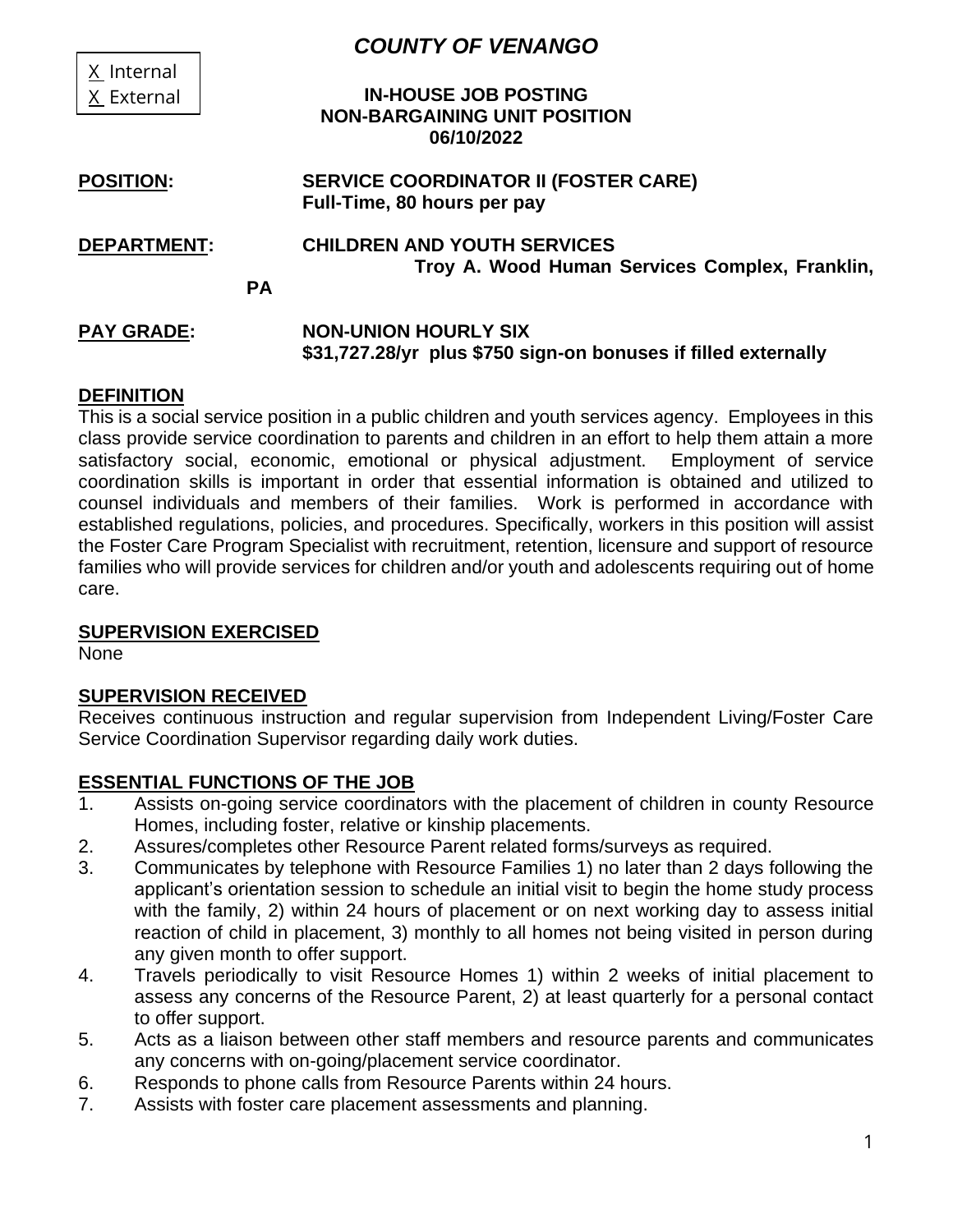## *COUNTY OF VENANGO*

- 8. Provides crisis intervention for Resource Parents as needed.
- 9. Attends court hearings as the Resource Parents' advocate and/or writes reports as required.
- 10. Prepares required reports as mandated by federal, state, or county policies and procedures, including foster parent statistics.
- 11. Completes necessary filing and maintenance of Resource Home records.
- 12. Assists in the recruitment of Resource Parents using a variety of strategies, not limited to newspaper advertising, TV advertising and public service spots, speaking engagements, flyers, window display.
- 13. Licenses foster and kinship homes, to include, but not limited to initial home study, assisting with scheduling for psychological evaluation, water testing and all other requirements to fulfill state licensing of the home.
- 14. Negotiates the monetary aspects of Adoption and Subsidized Permanent Legal Custodianship agreements with the Resource family and coverts all home studies for these purposes.
- 15. In incidents of referring a home study to an outside agency, monitors the contractor for completion and quality of work.
- 16. Completes Resource Parent home studies at the request of Interstate Compact. Monitors children in foster and kinship care and makes required reports through the Compact.
- 17. Provides training for Resource Parent applicants, either through the Child Welfare Training Center, other private sources or personally.
- 18. Re-licenses Resource Parents annually as per regulation.
- 19. Coordinates and attends Resource Parent recruitment, retention and recognition activities including Foster Parent Monthly meetings, Resource Parent Summer Activity, Christmas party, as well as other events/activities as scheduled.
- 20. Investigates alleged Resource Parent rule violations and addresses them appropriately with the family with guidance from the Supervisor.
- 21. Maintains a current list of Resource Homes and the availability for children in each home.
- 22. Attends and participates in Foster Care Committee meetings to present home studies and any concerns throughout the home study process.

### **REQUIRED KNOWLEDGE, SKILLS AND ABILITIES**

- 1. Must be able to speak and understand the English language in an understandable manner in order to carry out essential job duties.
- 2. Must possess effective communication and interpersonal skills.
- 3. Must possess initiative and problem-solving skills.
- 4. Must possess ability to function independently, have flexibility, and the ability to work effectively with individuals, co-workers, and others.
- 5. Must possess ability to maintain confidentiality in regard to individual information and records.
- 6. Must possess ability to operate personal computer, other office equipment, and related software, to type and prepare required reports.
- 7. Must possess ability to make accurate observations and documentation of same in regard to individuals' needs and make determinations of risk assessment.
- 8. Must possess the academic knowledge and some skill in promoting therapies and social service work and skills with children and youth and families.
- 9. Must possess knowledge of child development and the ability to conduct assessments and investigations.